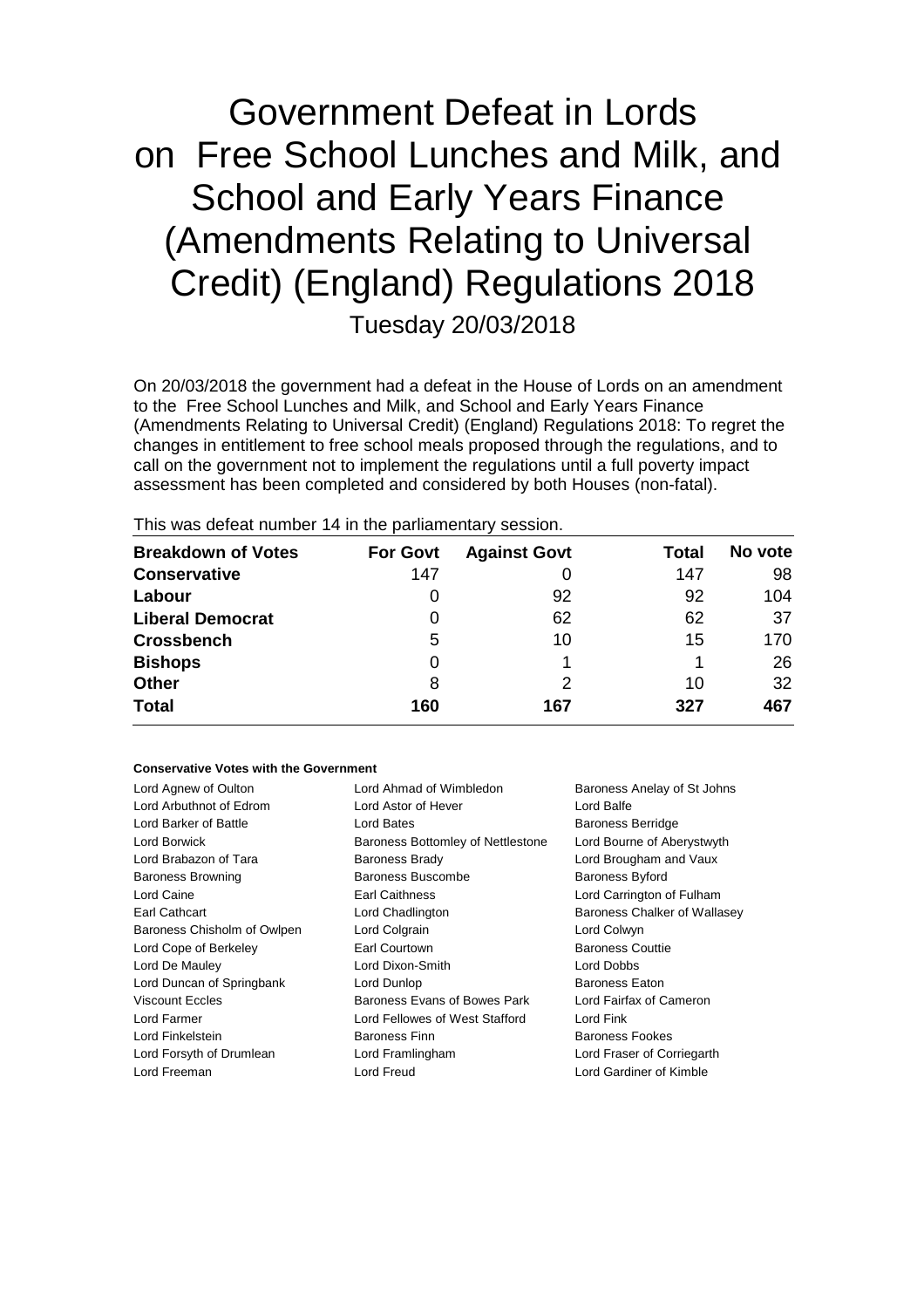Lord Gold **Baroness Goldie Community** Baroness Goldie **Lord Hague of Richmond** Lord Hamilton of Epsom Baroness Harding of Winscombe Lord Hayward Baroness Helic **Lord Henley** Lord Henley **Lord Higgins** Lord Hill of Oareford Lord Holmes of Richmond Earl Home Baroness Hooper **Lord Horam Earl Howe** Earl Howe Lord Howell of Guildford Lord Hunt of Wirral Baroness Jenkin of Kennington Lord Jopling Lord Keen of Elie Lord King of Bridgwater Lord Kirkham Lord Kirkhope of Harrogate Lord Lang of Monkton Lord Leigh of Hurley **Lord Lexden** Earl Lindsay Lord Lingfield **Earl Liverpool** Earl Liverpool **Clashfern** Lord Magan of Castletown Lord Mancroft Lord Marlesford Lord McColl of Dulwich Baroness McGregor-Smith Lord McInnes of Kilwinning Duke of Montrose **Baroness Morris of Bolton** Lord Moynihan Lord Naseby Lord Nash Baroness Neville-Jones Baroness Noakes Lord Norton of Louth Lord O'Shaughnessy Baroness O'Cathain **Baroness Oppenheim-Barnes** Lord Palumbo Lord Patten **Lord Polak** Lord Polak **Lord Popat** Lord Porter of Spalding **Lord Rana Lord Rana** Baroness Rawlings Baroness Redfern Lord Renfrew of Kaimsthorn Lord Ribeiro Viscount Ridley Lord Risby Lord Robathan Baroness Rock Lord Rotherwick Lord Ryder of Wensum Lord Sanderson of Bowden **Lord Sassoon** Earl Selborne Lord Selkirk of Douglas Lord Sheikh Lord Sherbourne of Didsbury Lord Shinkwin Lord Skelmersdale Lord Smith of Hindhead Baroness Stedman-Scott Lord Strathclyde Baroness Sugg Lord Taylor of Holbeach Lord Tebbit Viscount Trenchard Lord True Lord Tugendhat Viscount Ullswater Baroness Vere of Norbiton Baroness Verma Lord Vinson Baroness Wilcox Lord Willetts Baroness Williams of Trafford Baroness Wyld Lord Young of Cookham Viscount Younger of Leckie

Baroness Gardner of Parkes Lord Garel-Jones Lord Geddes

Baroness Neville-Rolfe **Baroness Newlove** Baroness Newlove **Baroness Nicholson of Winterbourne** 

## **Conservative Votes against the Government**

## **Labour Votes with the Government**

**Labour Votes against the Government** Baroness Adams of Craigielea Lord Alli Lord Anderson of Swansea Baroness Andrews Lord Bassam of Brighton Baroness Blood Lord Blunkett Lord Bradley Lord Brooke of Alverthorpe Lord Brookman Lord Campbell-Savours Lord Carter of Coles Lord Cashman Baroness Chakrabarti Viscount Chandos Lord Clark of Windermere Lord Collins of Highbury Baroness Corston Baroness Crawley Lord Davidson of Glen Clova Lord Desai **Baroness Drake Lord Dubs Lord Dubs Baroness Gale** Baroness Golding **Lord Gordon of Strathblane** Baroness Goudie Lord Grantchester Lord Harris of Haringey Lord Haskel Lord Haworth Baroness Healy of Primrose Hill Baroness Henig Lord Hollick Baroness Hollis of Heigham Lord Howarth of Newport Baroness Howells of St Davids Lord Hughes of Woodside Lord Hunt of Kings Heath Lord Hunt of Chesterton **Lord Jones** Baroness Jones of Whitchurch Lord Judd Baroness Kennedy of Cradley Lord Kennedy of Southwark Lord Kirkhill **Lord Knight of Weymouth** Baroness Lawrence of Clarendon Lord Lea of Crondall Lord Lennie Baroness Liddell of Coatdyke

Lord Liddle **Baroness Lister of Burtersett** Lord Livermore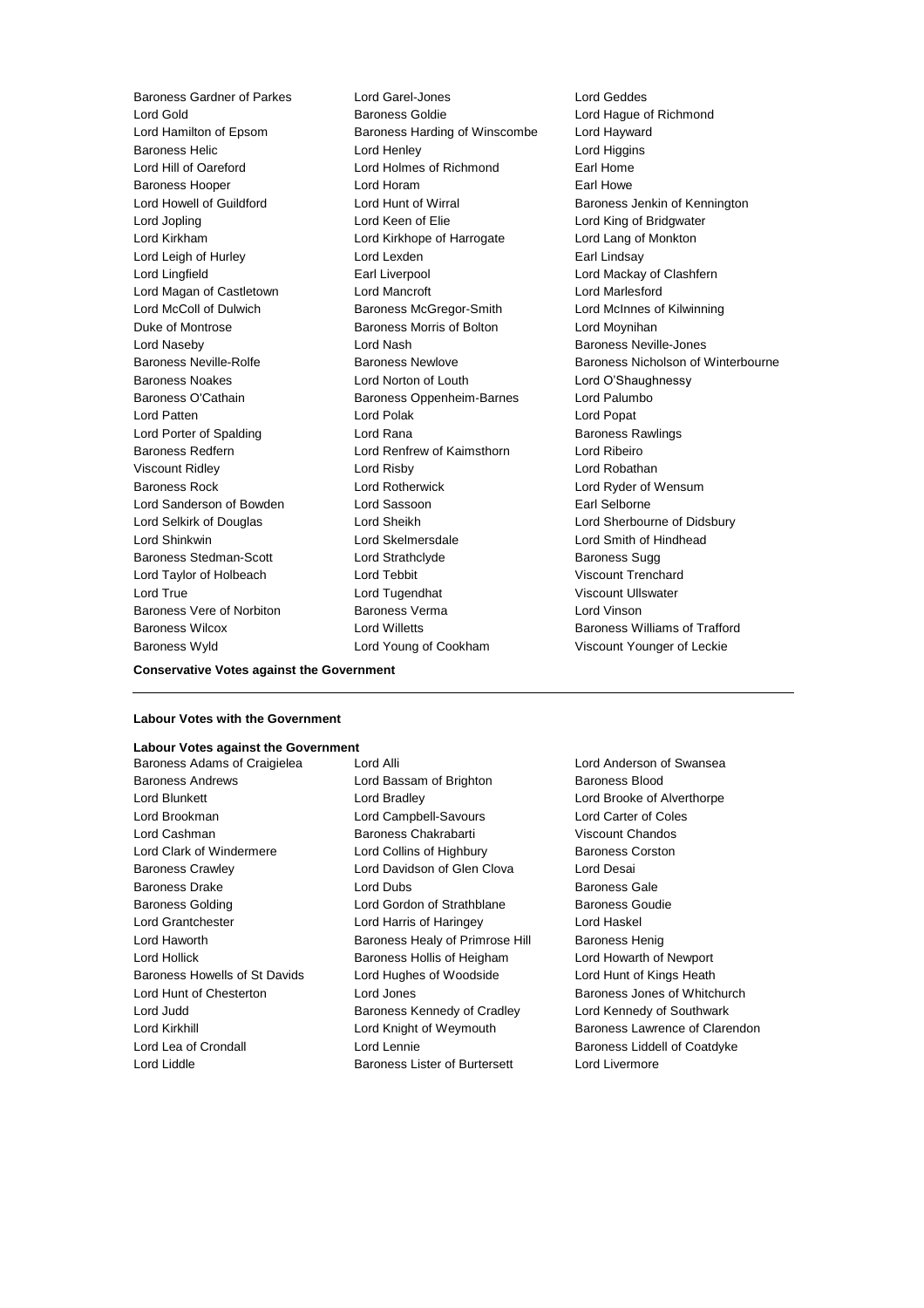| Lord MacKenzie of Culkein       | Lord Mandelson               |
|---------------------------------|------------------------------|
| Lord McAvoy                     | Baroness McIntosh of Hudnall |
| Lord Monks                      | Baroness Morris of Yardley   |
| Lord Murphy of Torfaen          | Lord Patel of Bradford       |
| <b>Baroness Pitkeathley</b>     | Lord Radice                  |
| Lord Reid of Cardowan           | Lord Robertson of Port Ellen |
| Baroness Sherlock               | Viscount Simon               |
| Lord Smith of Leigh             | Lord Snape                   |
| Lord Stevenson of Balmacara     | Baroness Taylor of Bolton    |
| Lord Touhig                     | Lord Triesman                |
| Baroness Warwick of Undercliffe | Lord Watson of Invergowrie   |
| <b>Baroness Wheeler</b>         | <b>Baroness Whitaker</b>     |
| Lord Young of Norwood Green     | Baroness Young of Old Scone  |
|                                 |                              |

Lord Maxton Lord McKenzie of Luton Lord Morris of Handsworth Lord Pendry Lord Rea Lord Sawyer Baroness Smith of Basildon Lord Soley Baroness Thornton Lord Tunnicliffe Lord Watts Lord Whitty

## **Liberal Democrat Votes with the Government**

## **Liberal Democrat Votes against the Government**

| Lord Addington                   | Lord Alderdice                     | Lord Allan of Hallam                |
|----------------------------------|------------------------------------|-------------------------------------|
| Lord Beith                       | Baroness Bonham-Carter of Yarnbury | Baroness Bowles of Berkhamsted      |
| Lord Bradshaw                    | <b>Baroness Brinton</b>            | Lord Burnett                        |
| <b>Baroness Burt of Solihull</b> | Lord Campbell of Pittenweem        | Lord Clement-Jones                  |
| Lord Dholakia                    | <b>Baroness Featherstone</b>       | Lord Foster of Bath                 |
| Baroness Garden of Frognal       | Lord German                        | Lord Goddard of Stockport           |
| <b>Baroness Hamwee</b>           | Baroness Harris of Richmond        | <b>Baroness Humphreys</b>           |
| Baroness Janke                   | <b>Baroness Jolly</b>              | Lord Jones of Cheltenham            |
| Lord Kirkwood of Kirkhope        | Lord Lee of Trafford               | <b>Baroness Ludford</b>             |
| <b>Baroness Maddock</b>          | Lord McNally                       | Baroness Miller of Chilthorne Domer |
| <b>Baroness Northover</b>        | Lord Paddick                       | <b>Baroness Parminter</b>           |
| <b>Baroness Pinnock</b>          | Lord Purvis of Tweed               | Baroness Randerson                  |
| Lord Razzall                     | Lord Roberts of Llandudno          | Lord Rodgers of Quarry Bank         |
| Baroness Scott of Needham Market | Lord Sharkey                       | Baroness Sheehan                    |
| Lord Shipley                     | Lord Shutt of Greetland            | Baroness Smith of Newnham           |
| Lord Steel of Aikwood            | Lord Stephen                       | Lord Stoneham of Droxford           |
| Lord Storey                      | Lord Strasburger                   | Lord Stunell                        |
| <b>Baroness Suttie</b>           | Lord Teverson                      | Lord Thomas of Gresford             |
| Viscount Thurso                  | Lord Tope                          | Baroness Tyler of Enfield           |
| Lord Wallace of Saltaire         | Lord Wallace of Tankerness         | <b>Baroness Walmsley</b>            |
| Lord Watson of Richmond          | Lord Willis of Knaresborough       |                                     |

## **Crossbench Votes with the Government**

| Lord Craig of Radley                           | Lord Hope of Craighead      | Lord Kilclooney |  |  |
|------------------------------------------------|-----------------------------|-----------------|--|--|
| <b>Lord Patel</b>                              | Lord Stirrup                |                 |  |  |
| <b>Crossbench Votes against the Government</b> |                             |                 |  |  |
| Lord Alton of Liverpool                        | Lord Berkeley of Knighton   | Lord Best       |  |  |
| Lord Eames                                     | Baroness Finlay of Llandaff | Earl Listowel   |  |  |

Countess of Mar **Baroness Masham of Ilton** Baroness Meacher

## **Bishop Votes with the Government**

Baroness O'Loan

**Bishop Votes against the Government** Bishop of Portsmouth